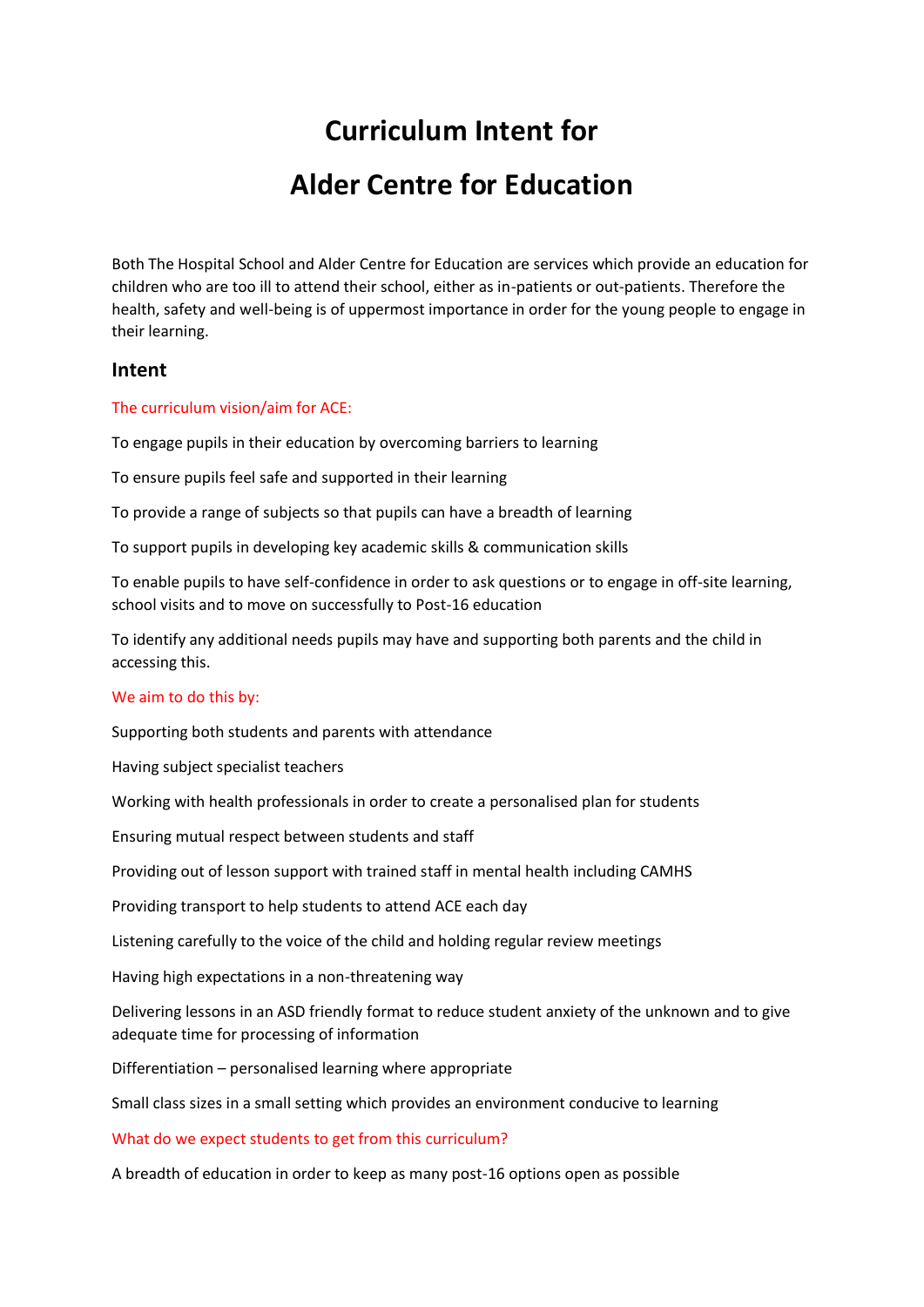A love for learning

Increased self-confidence and sense of achievement and well-being

Reduced anxiety

Improvement in social communication skills

#### How have we planned this?

Due to the part-time timetable for all students it is important for subject teachers to prioritise knowledge/skills to cover in their curriculum plans.

KS3 is guided by the National Curriculum taking account of learning at KS2 and what is required for KS4.

KS4 follows exam boards syllabi in order to enable students to reach their potential at the end of Y11.

We take into account the gaps in a student's education by ensuring there are opportunities to recall prior learning.

We identify students who require some intervention with basic Maths and English skills and provide some one-to-one support.

We support pupils as much as possible in accessing additional subjects via their home schools.

All subjects are sequenced to ensure objectives have a clear progression through the Key Stage

### **Implementation**

#### How does learning develop over 5 years?

Pupils in KS3 have access to lessons in the core subjects of English, Maths and Science. They also have lessons in History, PSHE and Art.

Pupils in KS4 are able to study for GCSE qualifications in: English Language, English Literature, Maths, Biology, History and Art. In addition they have access to lessons in PSHE which focuses on: their safety and well-being; becoming a good citizen; career goals and opportunities.

Cross-curricular opportunities provide access to other subjects. In addition pupils are given the opportunity to engage in a variety of extra-curricular projects offered by local services.

## What principles have guided our decision making in developing this curriculum? What is distinctive about our curriculum?

Ensuring core subjects are delivered together with a Humanities and a Technology subject

Take into account students being referred to ACE throughout the academic year

Maximising the number of students supported by ACE.

Part-time timetables are taken into account thereby reducing subject time for students.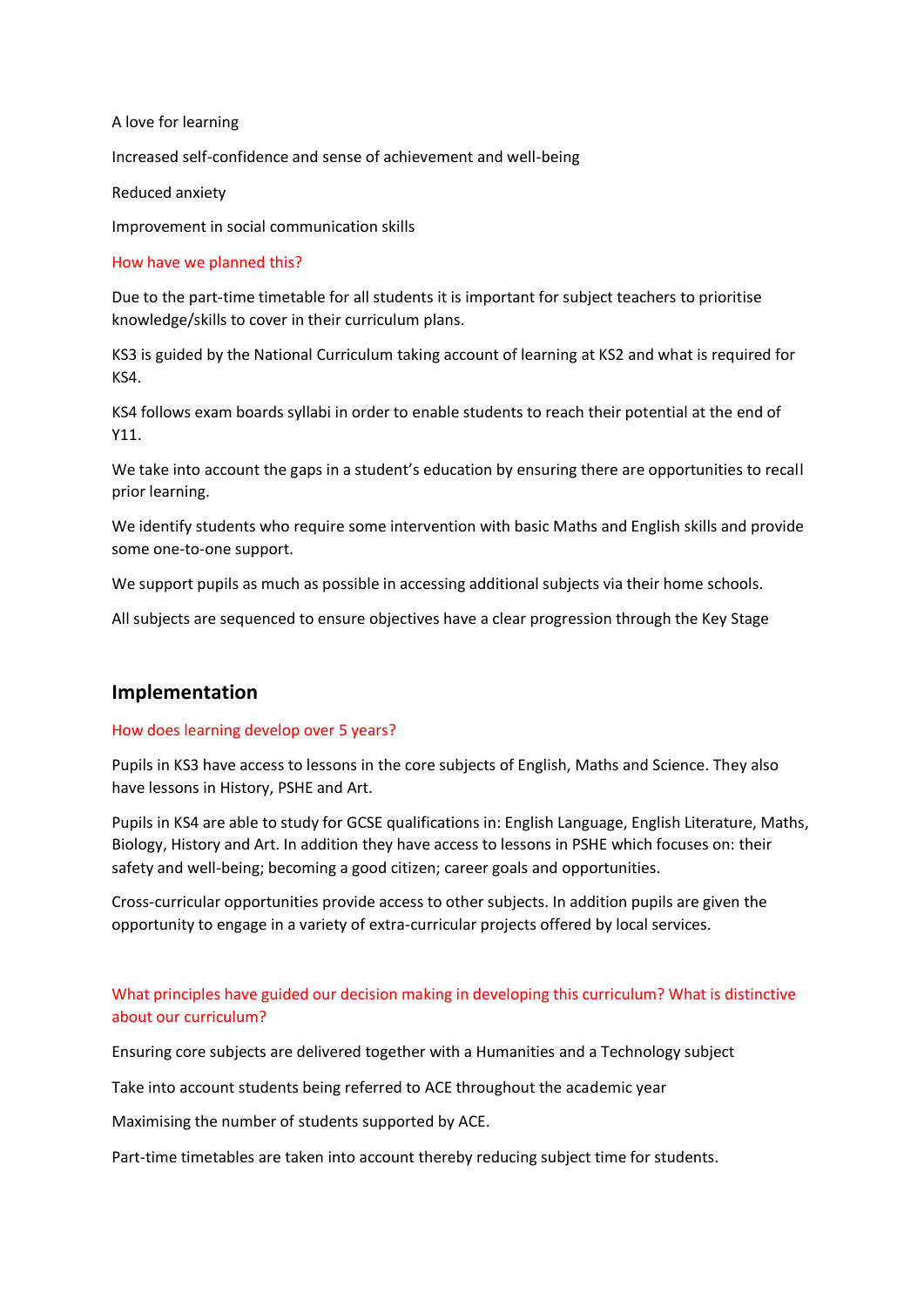Prioritising Y11 students in terms of timetable allocation

Access to subject specialist teachers

#### In what ways does your curriculum help to develop

Culture Capital – ensuring a humanities subject and PSHE are delivered, both of which provide numerous opportunities for students to become good citizens

Physically and mentally lifestyles – PSHE looks at healthy lifestyles. Mental health support is provided by CAMHS keyworker on-site.

Careers and enterprise – this is covered in PSHE lessons in KS4. In addition post-16 providers visit students at ACE, their home school provides access to Careers IAG and ACE staff support students with site visits to local providers

Creative and critical thinking – all teachers are guided by the Magenta Principles when planning schemes of work and individual lessons. This learning theory helps to embed knowledge and to encourage students to think outside the box.

## **IMPACT**

#### What forms do assessments take? What is the purpose of assessment?

The ACE Marking Policy ensures teacher assessment is taking place every lesson. Students are given time at the start of each lesson to correct and/or improve previous work based on teacher feedback.

The small class sizes enable teachers to informally assess how well students are learning throughout lessons.

Opportunities for self-assessment and peer-assessment are provided where appropriate.

Half-termly progress tasks are undertaken with KS3 students as a formative assessment. Termly summative assessments take place to identify if students are on target in terms of skills and knowledge identified in the National Curriculum for each subject taught.

All KS3 assessments are marked with: Emerging, developing, or securing. Written and verbal feedback is given to all students who then are given the opportunity to improve their piece of work.

At KS4 students complete half termly assessments based on the exam board syllabus

All assessments have elements of prior learning which increases throughout the year.

#### How do we know if we have a successful curriculum?

Work scrutiny - Students are producing work which shows they are on track for their GCSE targets.

Attendance and student engagement. Students who are motivated to learn and to reach their potential.

Evidence of progression.